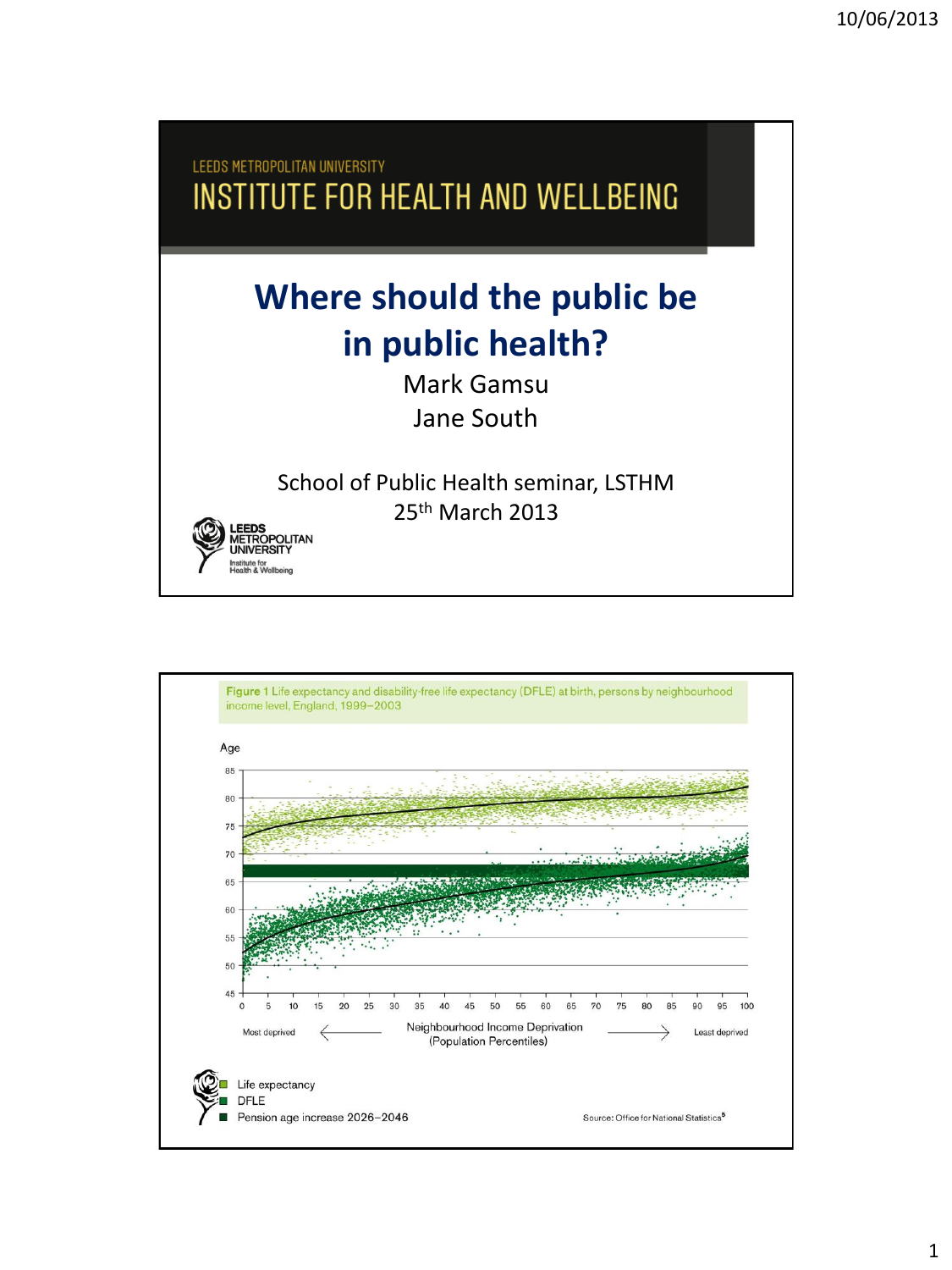

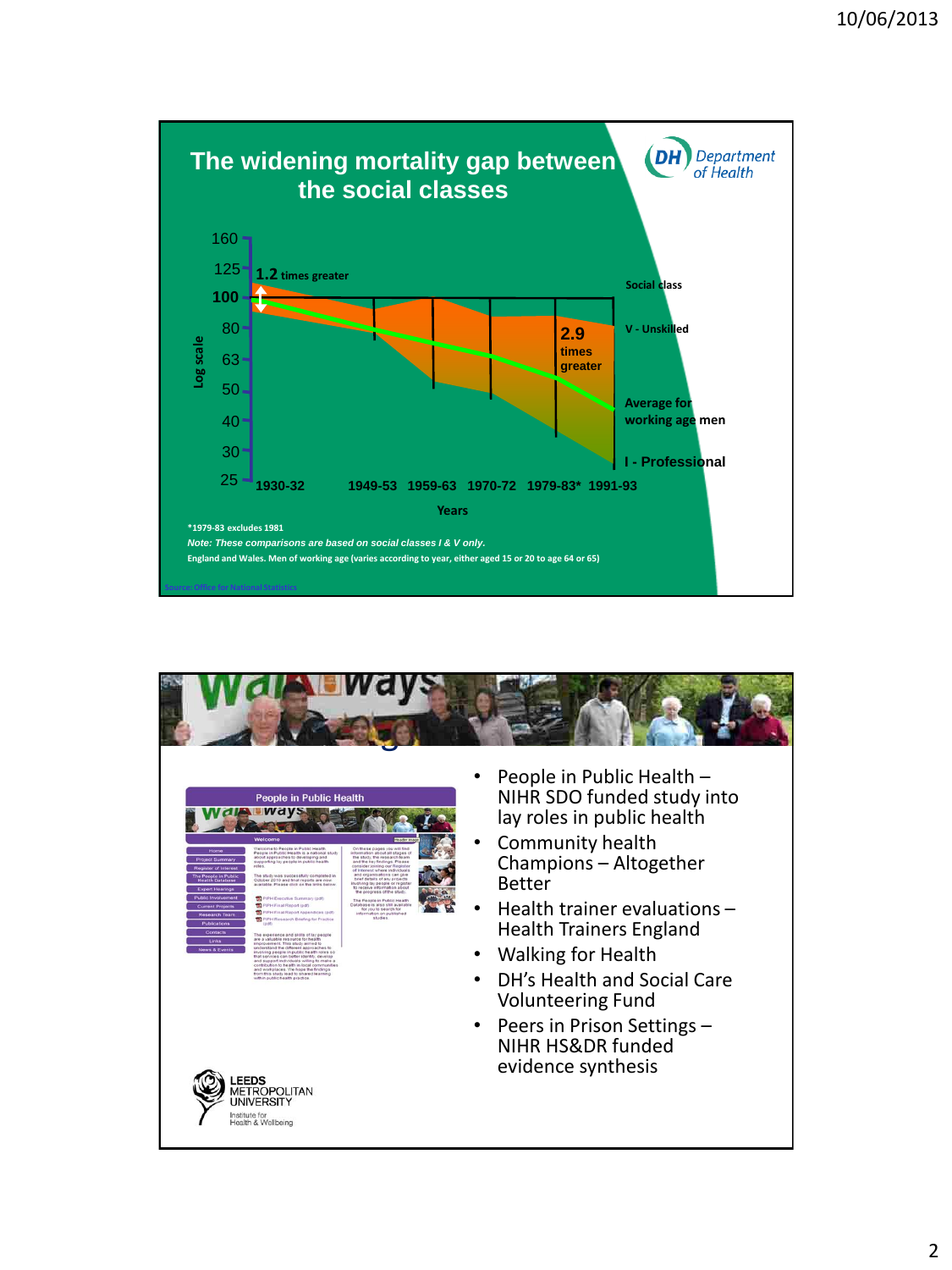

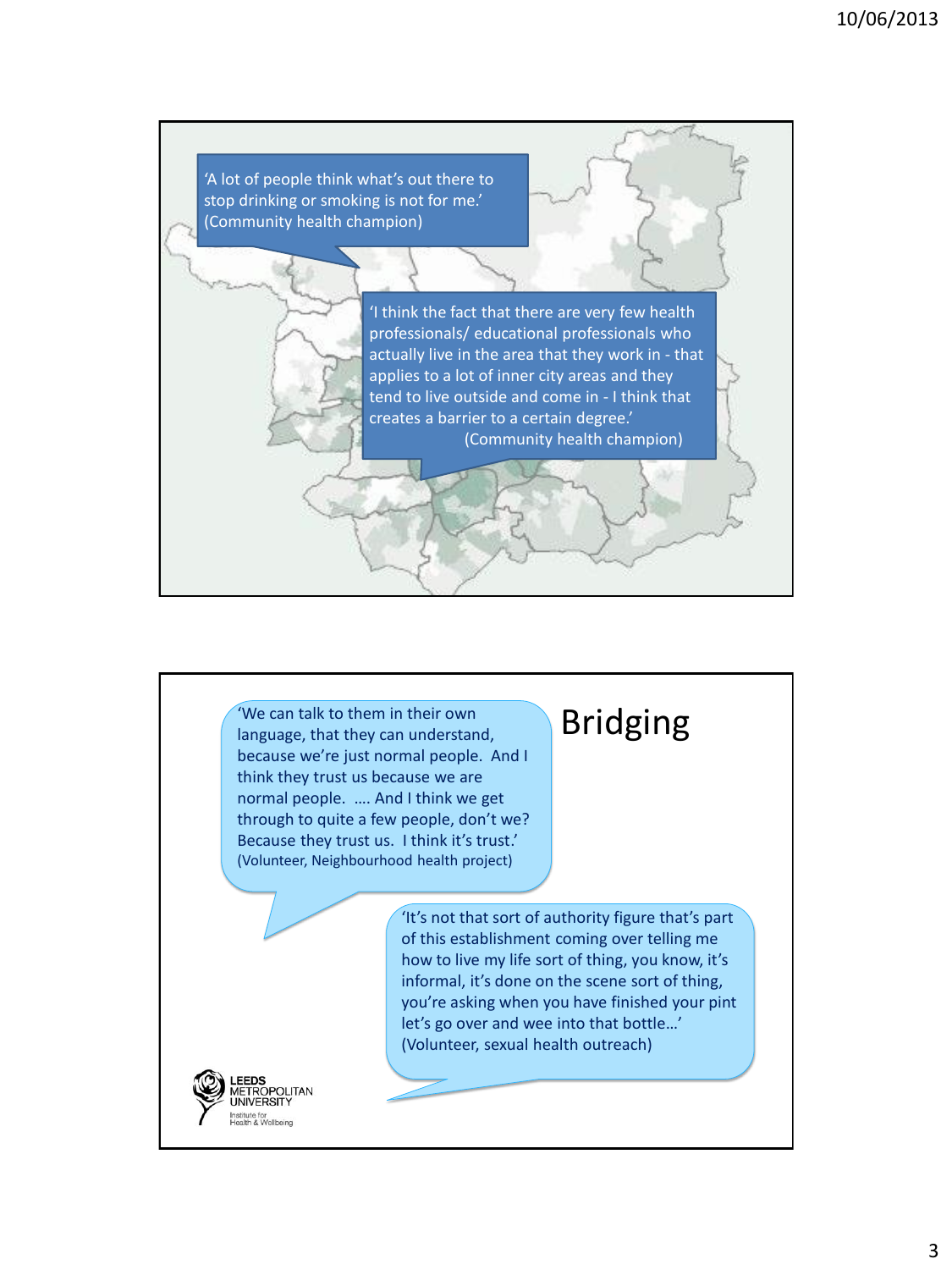## Peer support

'Well I moved to [name] nine years ago and I find it very hard to get to know people, how do you meet people, and I used to get very depressed actually. I never said hello to anyone, there was never a familiar face and I wanted to feel I belonged, and after joining the group I do feel like I belong. I feel I have an investment in the area whereas before I felt like I was just someone who'd moved here.' (Participant, Walking for Health).



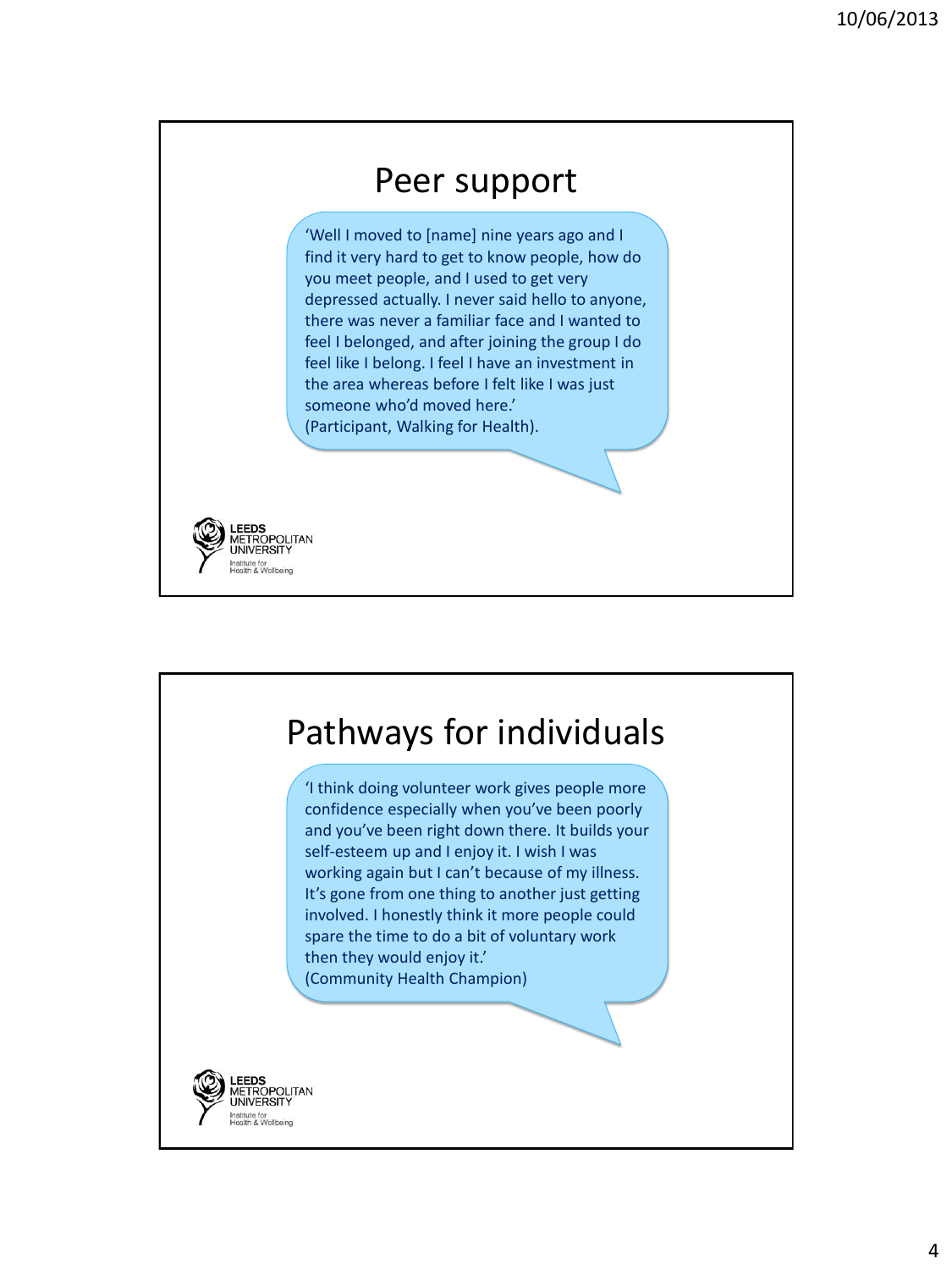

## **People-centred public health**

'Citizenship is about democracy and it is about rights. Involving members of the public in public health should not be about reducing public services. It is a way of reducing barriers to the resources that support good health and should be framed as a strategy to increase equity in health.'



## **AMAZING STORIES** HAT HE DID

alt getherbott

**PEOPLE WHO SAW ME THREE YEARS AGO SAW ME NOW, THEY'D<br>HARDLY BELIEVE IT WAS<br>THE SAME PERSON.<br>I'D RECOMMEND IT TO ANYONE**